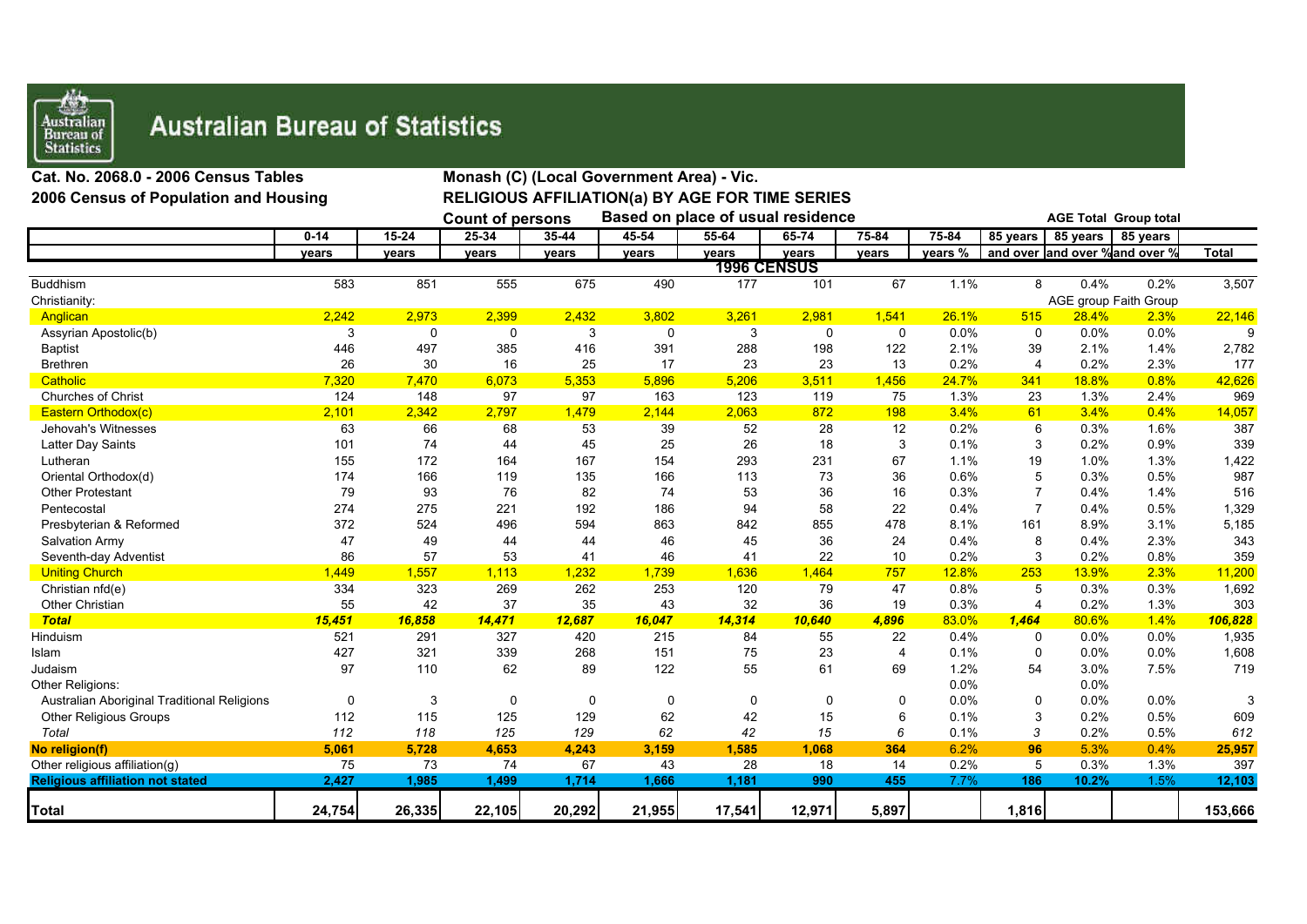|                                             |          |           |           |           |           |             | 2001 CENSUS |                 |           |                 |          |                                |              |
|---------------------------------------------|----------|-----------|-----------|-----------|-----------|-------------|-------------|-----------------|-----------|-----------------|----------|--------------------------------|--------------|
|                                             | $0 - 14$ | $15 - 24$ | $25 - 34$ | $35 - 44$ | $45 - 54$ | $55 - 64$   | $65 - 74$   | $75 - 84$       | $75 - 84$ | 85 years        | 85 years | 85 years                       |              |
|                                             | vears    | years     | years     | years     | years     | years       | years       | years           | vears %   |                 |          | and over and over % and over % | <b>Total</b> |
| <b>Buddhism</b>                             | 967      | 1,455     | 1,002     | 1,137     | 1,064     | 437         | 229         | $\overline{97}$ | 1.3%      | $\overline{29}$ | 1.2%     | 0.5%                           | 6,417        |
| Christianity:                               |          |           |           |           |           |             |             |                 |           |                 |          | AGE group Faith Group          |              |
| Anglican                                    | 1,939    | 2,028     | 2,104     | 2,157     | 2,868     | 3,244       | 2,633       | 1,904           | 24.5%     | 647             | 26.8%    | 3.3%                           | 19,524       |
| Assyrian Apostolic(b)                       | $\Omega$ | 3         | 0         | 0         | 0         | $\mathbf 0$ | $\Omega$    | $\mathsf{O}$    | 0.0%      | 0               | 0.0%     | 0.0%                           | 3            |
| <b>Baptist</b>                              | 509      | 475       | 374       | 443       | 456       | 371         | 217         | 143             | 1.8%      | 55              | 2.3%     | 1.8%                           | 3,043        |
| <b>Brethren</b>                             | 3        | 17        | 6         | 5         | 18        | 22          | 14          | 15              | 0.2%      | $\overline{4}$  | 0.2%     | 3.8%                           | 104          |
| Catholic                                    | 7,048    | 6,251     | 5,595     | 5,509     | 5,532     | 4,971       | 4,083       | 1,985           | 25.6%     | 537             | 22.3%    | 1.3%                           | 41,511       |
| <b>Churches of Christ</b>                   | 69       | 76        | 51        | 60        | 112       | 108         | 77          | 59              | 0.8%      | 20              | 0.8%     | 3.2%                           | 632          |
| Eastern Orthodox(c)                         | 2,325    | 1,642     | 2,939     | 1,926     | 1,654     | 2,261       | 1,449       | 317             | 4.1%      | 79              | 3.3%     | 0.5%                           | 14,592       |
| Jehovah's Witnesses                         | 53       | 45        | 57        | 55        | 46        | 44          | 33          | 12              | 0.2%      | 10              | 0.4%     | 2.8%                           | 355          |
| Latter Day Saints                           | 74       | 68        | 50        | 39        | 34        | 26          | 18          | 6               | 0.1%      | 3               | 0.1%     | 0.9%                           | 318          |
| Lutheran                                    | 112      | 108       | 119       | 149       | 135       | 215         | 220         | 131             | 1.7%      | 18              | 0.7%     | 1.5%                           | 1,207        |
| Oriental Orthodox(d)                        | 169      | 157       | 137       | 140       | 171       | 146         | 82          | 30              | 0.4%      | 12              | 0.5%     | 1.1%                           | 1,044        |
| <b>Other Protestant</b>                     | 63       | 72        | 62        | 80        | 71        | 43          | 55          | 32              | 0.4%      | 21              | 0.9%     | 4.2%                           | 499          |
| Pentecostal                                 | 293      | 260       | 228       | 223       | 188       | 115         | 55          | 25              | 0.3%      | 6               | 0.2%     | 0.4%                           | 1,393        |
| Presbyterian & Reformed                     | 367      | 376       | 386       | 522       | 715       | 774         | 731         | 536             | 6.9%      | 166             | 6.9%     | 3.6%                           | 4,573        |
| Salvation Army                              | 52       | 53        | 33        | 52        | 48        | 40          | 39          | 26              | 0.3%      | 11              | 0.5%     | 3.1%                           | 354          |
| Seventh-day Adventist                       | 54       | 42        | 48        | 39        | 25        | 32          | 28          | 17              | 0.2%      | 3               | 0.1%     | 1.0%                           | 288          |
| <b>Uniting Church</b>                       | 1,191    | 1,119     | 908       | 1,058     | 1,286     | 1,563       | 1,382       | 933             | 12.0%     | 304             | 12.6%    | 3.1%                           | 9,744        |
| Christian nfd(e)                            | 488      | 490       | 335       | 386       | 342       | 169         | 113         | 70              | 0.9%      | 14              | 0.6%     | 0.6%                           | 2,407        |
| <b>Other Christian</b>                      | 58       | 39        | 33        | 43        | 47        | 43          | 27          | 27              | 0.3%      | 5               | 0.2%     | 1.6%                           | 322          |
| <b>Total</b>                                | 14,867   | 13,321    | 13,465    | 12,886    | 13,748    | 14,187      | 11,256      | 6,268           | 80.8%     | 1,915           | 79.5%    | 1.9%                           | 101,913      |
| Hinduism                                    | 789      | 603       | 505       | 685       | 446       | 159         | 91          | 39              | 0.5%      | 10              | 0.4%     | 0.3%                           | 3,327        |
| Islam                                       | 580      | 402       | 363       | 380       | 247       | 113         | 44          | 16              | 0.2%      | 3               | 0.1%     | 0.1%                           | 2,148        |
| Judaism                                     | 107      | 106       | 90        | 93        | 157       | 87          | 45          | 81              | 1.0%      | 67              | 2.8%     | 8.0%                           | 833          |
| Other Religions:                            |          |           |           |           |           |             |             |                 | 0.0%      |                 | $0.0\%$  |                                |              |
| Australian Aboriginal Traditional Religions | 3        | $\Omega$  | 3         | 0         | 0         | 0           | 0           | $\mathbf 0$     | 0.0%      | $\Omega$        | 0.0%     | 0.0%                           | 6            |
| <b>Other Religious Groups</b>               | 163      | 219       | 194       | 143       | 112       | 49          | 25          | 11              | 0.1%      | Δ               | 0.2%     | 0.4%                           | 920          |
| Total                                       | 166      | 219       | 197       | 143       | 112       | 49          | 25          | 11              | 0.1%      | 4               | 0.2%     | 0.4%                           | 926          |
| No religion(f)                              | 4,465    | 5,043     | 4,102     | 3,843     | 3,363     | 1,695       | 1,092       | 551             | 7.1%      | 127             | 5.3%     | 0.5%                           | 24,281       |
| Other religious affiliation(g)              | 518      | 693       | 636       | 449       | 338       | 204         | 97          | 47              | 0.6%      | 13              | 0.5%     | 0.4%                           | 2,995        |
| <b>Religious affiliation not stated</b>     | 2,707    | 2,051     | 1,947     | 1,945     | 1,801     | 1,334       | 971         | 646             | 8.3%      | 242             | 10.0%    | 1.8%                           | 13,644       |
| <b>Total</b>                                | 25,166   | 23,893    | 22,307    | 21,561    | 21,276    | 18,265      | 13,850      | 7,756           |           | 2,410           |          |                                | 156,484      |